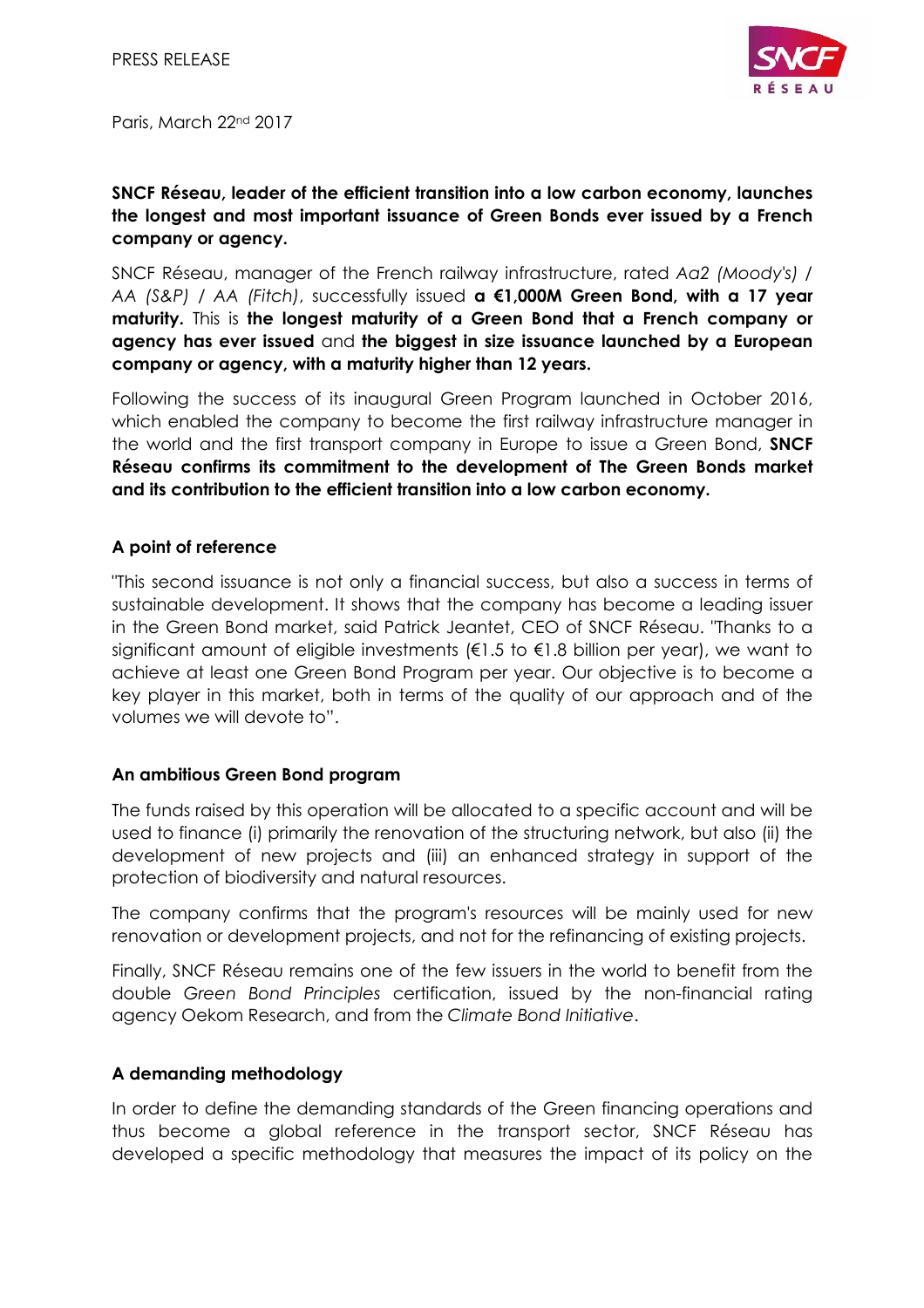

renovation of the rail network in terms of the GHG emissions and resource preservation.

This methodology will be published and widely spread at the time of the release of its annual Green Bond reporting. This reporting, certified by an external auditor, will enable investors to verify the correct allocation of funds to Eligible Projects and to evaluate the environmental impact of their investments.

#### **Rail transport, a leader of ecofriendly development**

The rail transport is the most environmentally friendly mean of transport and supports the global warming objectives set by the French government. With a particularly low greenhouse gases emission rate, the rail system avoids the emission of 10 million tonnes of CO2 equivalent per year. As a result, SNCF Réseau is a sustainable company and conducts a committed CSR policy.

Green bonds are an important tool in financing the transition into a low carbon and sustainable economy. They allow companies and public entities to finance their environmental-friendly projects and, in particular, their infrastructure investments. By issuing Green Bonds, SNCF Réseau is consistent with the COP 21, participates in the development of socially responsible finance and is associated with the efforts made by the French government and a number of French local authorities.

For this new issue, SNCF Réseau has mandated BNP Paribas, Crédit Agricole CIB, Goldman Sachs International, J.P. Morgan and Natixis as co-lead managers.

All the documentation related to this Green Bond program (Green Bond Framework, Second Party Opinion, Climate Bond Initiative certification, Green Bond Investor Presentation, etc.) is available on the SNCF Network website: http: // www. Sncfreseau.fr/en/finance-durable

#### **Transaction summary:**

| <b>SNCF Réseau</b>                      |
|-----------------------------------------|
| Aa2 (Moody's) / AA (S & P) / AA (Fitch) |
| EUR 1.1 billion                         |
| EUR 1.0 billion                         |
| March 22, 2017                          |
| March 30, 2017                          |
| March 30, 2034                          |
| 99.597% / 1.903%                        |
| 1,875% annuel                           |
| OATs+34bp                               |
|                                         |